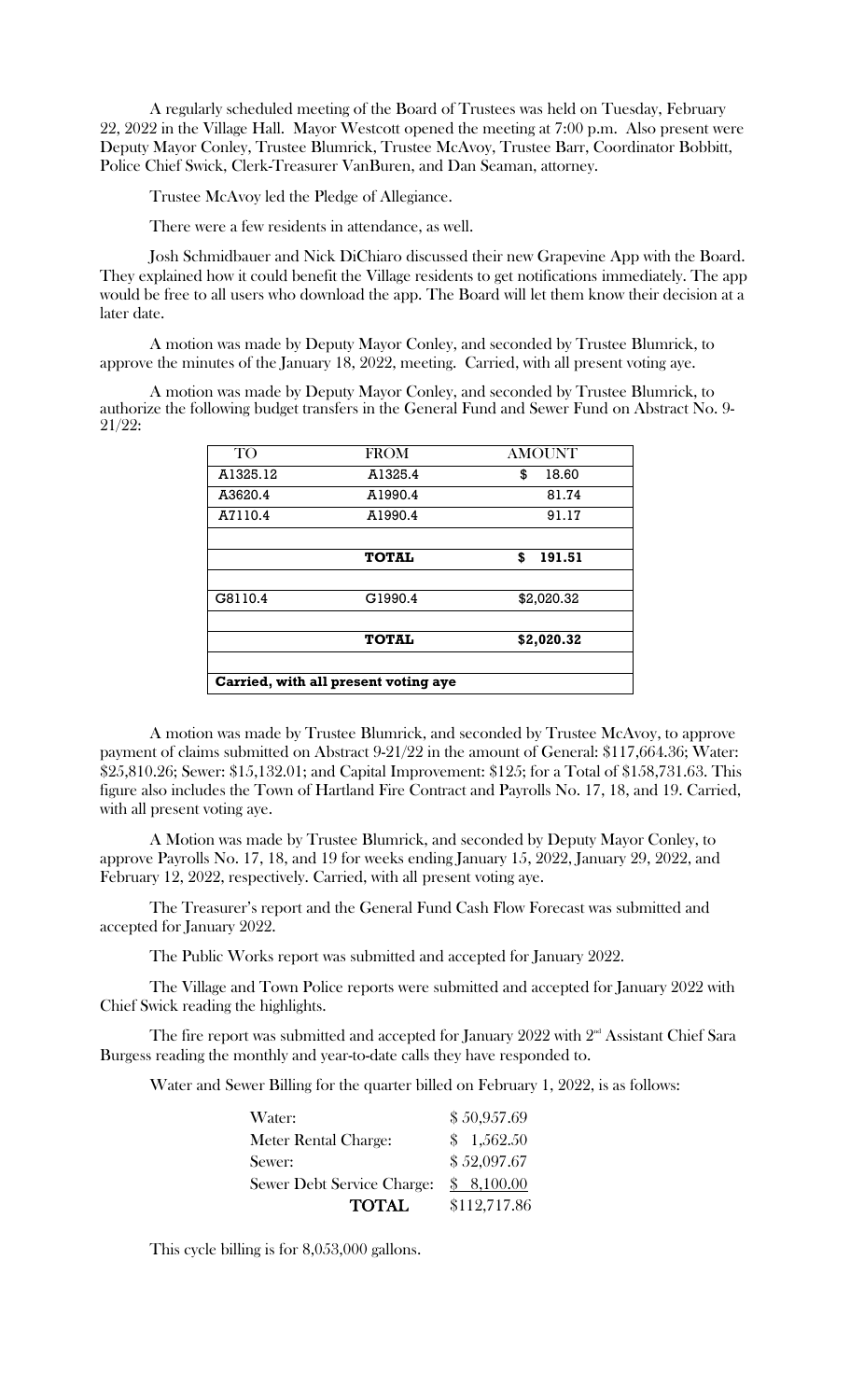The following resolution was offered by Trustee Blumrick, who moved its adoption, and was seconded by Trustee Barr.

RESOLVED, that the forthcoming General Village Election will be held on Tuesday, March 15, 2022, from 12:00 p.m. noon until 9:00 p.m. at the Village Hall, Middleport, New York. The following candidates were nominated for the office and term set forth before each name:

# POSITIVE ACTION PARTY

Trustee: Two-year term Dennis J. McAvoy 10 Church Street Middleport, NY 14105

### PEOPLE'S CHOICE PARTY

Trustee: Two-year term Thomas C. Conley 61 State Street Middleport, NY 14105

RESOLVED, that this resolution shall be published in the official newspaper of the Village of Middleport as soon as possible, but no later than March 5, 2022.

The vote on the above resolution was: Ayes: Deputy Mayor Conley, Trustee Barr, Trustee McAvoy, Trustee Blumrick, and Mayor Westcott. Nays: none. Abstentions: none. The resolution was duly adopted.

### **Correspondence**

The Gasport Lions Club sent a letter thanking the community for the generous support they received for their annual Community Christmas Event. They were able to help 53 families in 2021.

Mayor Westcott informed the Board that Brian Belson submitted his resignation letter. His last day will be Saturday, March 26, 2022. The Board accepted with regrets.

#### Old Business

Chief Swick asked for permission to order a new police vehicle. Per the NYSOSG minibid he requested, he received the following bids:

| 1 DELACY FORD LLC                                                                                                                                                                                       | 2022 Ford | POLICE INTERCEPTOR 1                 | \$40,999.40 |
|---------------------------------------------------------------------------------------------------------------------------------------------------------------------------------------------------------|-----------|--------------------------------------|-------------|
| 2 Nye Automotive Group                                                                                                                                                                                  |           | 2022 Ford Utility Police Interceptor | \$41,349.00 |
| 3 Beyer Ford LLC                                                                                                                                                                                        |           | 2022 FORD INTERCEPTOR                | \$41,647.96 |
| $\begin{tabular}{c c c c c c c c c} \textbf{GENSESE VALUEY FORD LLC} & \textbf{2022} & \textbf{FORD D} & \textbf{POLICE INTERCEPTOR} & 1 & \$41,650.00 \\ \textbf{AVON} & & & & & & & \\ \end{tabular}$ |           |                                      |             |